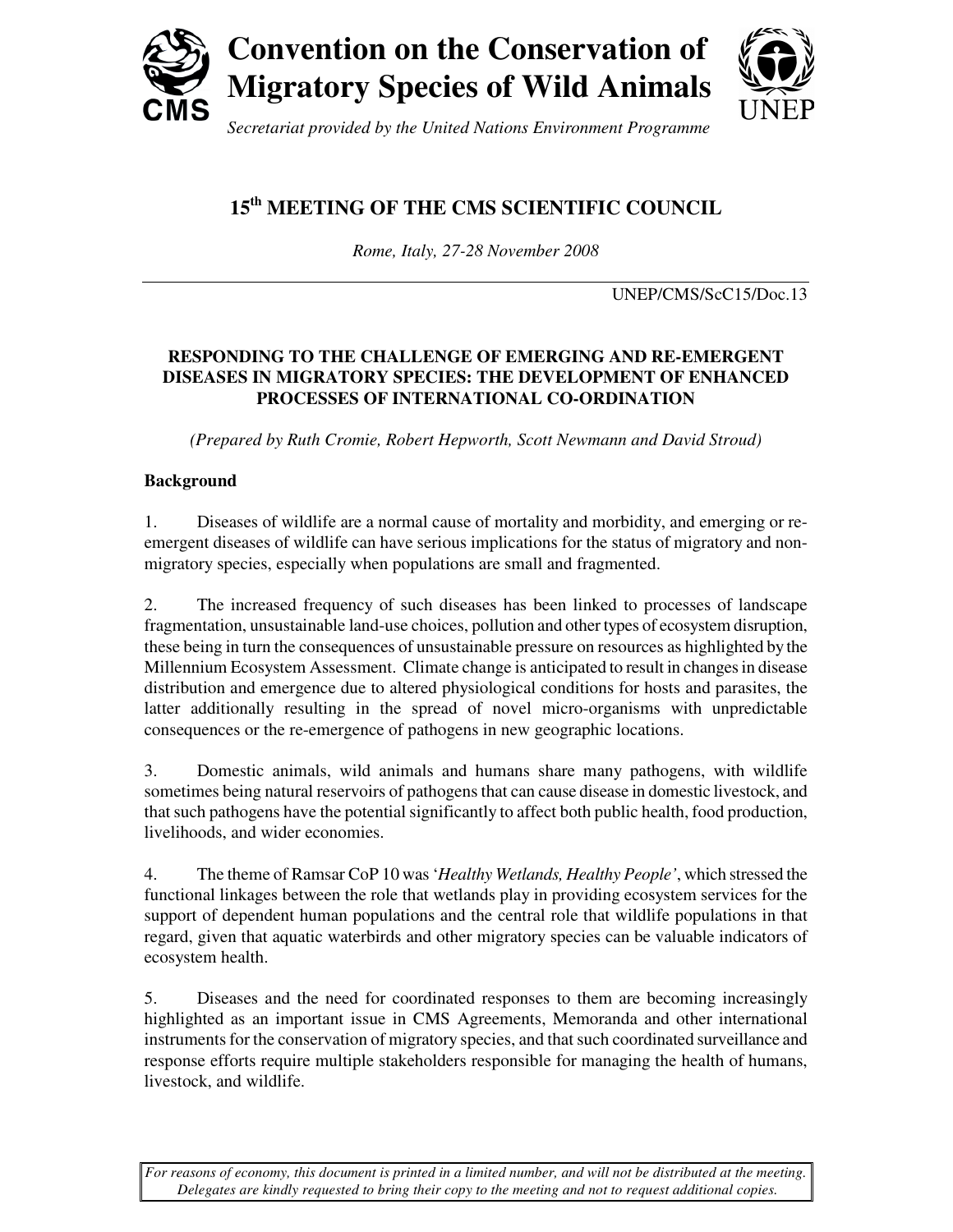## **Policy and other contexts**

6. The CMS Secretariat and Food and Agriculture Organisation of the UN (FAO)'s Animal Health Service have previously agreed to co-convene an animal disease working group, based on the guiding principles of the Scientific Task Force on Avian Influenza and Wild Birds.

7. However, whilst FAO and others undertake important and valuable work with regard to domestic animal health and human health, concerns have been repeatedly expressed that national and international responses to wildlife health have yet to be acknowledged as an integral element of disease surveillance or monitoring programs, epidemiological investigations, and or outbreak responses.

8. The development of national wildlife disease strategies by some Contracting Parties and other governments has been a welcome development. However, many developing countries lack functional strategies and the infrastructure needed to protect their human health, domestic agricultural and wildlife interests from endemic (native to an area) or introduced diseases. Indeed, without sound local and national vigilance systems, the risk of diseases being accidentally exported globally through trade, introduced non-native species or re-establishment projects is also increased, such that there are strategic benefits in help developing countries improve their animal health-related programmes, policies, and infrastructure given globalization trends and the constant threat of newly emerging as well as resurgent diseases to animal and human health worldwide.

9. In particular, both legal and illegal trade in wildlife has the potential to result in the spread of pathogens.

## **Possible ways forward**

10. There remain major concerns as to the implications of the spread of highly pathogenic avian influenza (HPAI) subtype H5N1 of Asian lineage, as reflected, inter alia, by CMS Resolution 8.27, AEWA Resolutions 3.18 & 4.16, and Ramsar Resolutions IX.23 & X.21, however national and international responses to the spread of HPAI H5N1 might provide useful models for adoption in response to the challenges of other emerging or re-emerging diseases that affect wildlife.

11. The Working Group on Migratory Species as Vectors of Diseases established by the 12<sup>th</sup> meeting of the Scientific Council might provide a means to develop responses to some of these issues given that integration of both wildlife and domestic animal issues is required to properly understand disease epidemiology as well as address disease transmission, control and prevention.

## *Action Requested:*

The Scientific Council is invited to discuss:

a. The suggestion that the Secretariat of CMS and FAO's Animal Health Service consider co-convening a new Task Force, the Scientific Task Force on Emerging Diseases of Wildlife.